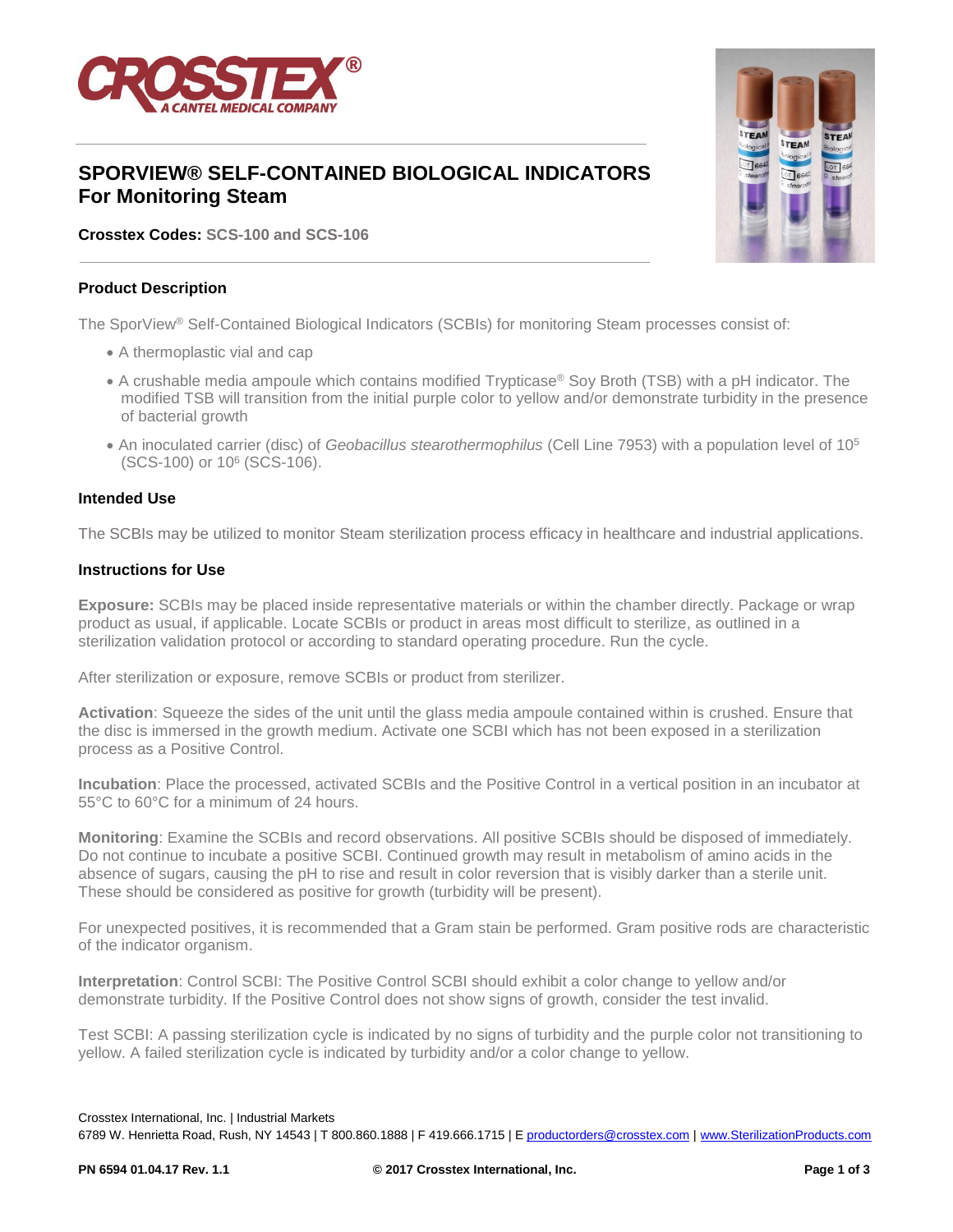

Chemical Indicator (CI): The chemical indicating strip (along the center of the SCBI label) should transition from blue to brown/black when exposed to a steam process. Lack of color change or a partial change in color of the CI does not necessarily indicate failure. The CI does not prove efficacy of sterilization; the biological result should be used to gauge efficacy of the sterilization cycle.

## **Physical Properties**

| <b>Process</b>     | <b>Steam</b>                                                                                                                           |
|--------------------|----------------------------------------------------------------------------------------------------------------------------------------|
| <b>Dimensions</b>  | 8.4 mm x 45.5 mm                                                                                                                       |
| Packaging          | $100/B$ ox                                                                                                                             |
| Chemical Indicator | Each SCBI contains a CI strip on the vial label. The CI should transition from blue<br>to brown/black when exposed to a steam process. |

### **Monitoring Frequency**

For greatest control of sterilized goods, it is recommended that one or more SCBIs be included with every load.

## **Performance Characteristics**

| Population           | 1.0 to 5.0 x 10 <sup>5</sup> per disc (Crosstex Code SCS-100).<br>1.0 to 5.0 x 10 <sup>6</sup> per disc (Crosstex Code SCS-106).                                                                                                                                                                                                                                                                                                                                                                                                                                                         |  |  |
|----------------------|------------------------------------------------------------------------------------------------------------------------------------------------------------------------------------------------------------------------------------------------------------------------------------------------------------------------------------------------------------------------------------------------------------------------------------------------------------------------------------------------------------------------------------------------------------------------------------------|--|--|
| Purity               | No evidence of contamination present in sufficient numbers to adversely affect the<br>finished product.                                                                                                                                                                                                                                                                                                                                                                                                                                                                                  |  |  |
| Steam Resistance     | D value at $121^{\circ}$ C $\pm$ 0.5°C<br>1.5 to 3.0 minutes<br>The steam D value range is based on the requirements outlined in the USP, ISO<br>11138-3 and guidance issued by the Food & Drug Administration (FDA).<br>Survival - Kill Times<br>Calculated based on the formulas outlined in the USP, ISO 11138-1 and guidance<br>issued by the FDA.<br>z value<br>$\geq 6^{\circ}$ C<br>The z value is based on $D$ values at three temperatures in the range of 110 $\degree$ C to<br>130°C. Crosstex typically utilizes D values determined at 118°C, 121°C and<br>$126^{\circ}$ C. |  |  |
| Post-Market Criteria | Population: 50% to 300% of certified population<br>D value: $+20\%$ of the certified D value<br>Survival Time: All SCBIs result in growth at the certified survival time<br>Kill Time: All SCBIs result in no growth at the certified kill time                                                                                                                                                                                                                                                                                                                                          |  |  |

Crosstex International, Inc. | Industrial Markets

6789 W. Henrietta Road, Rush, NY 14543 | T 800.860.1888 | F 419.666.1715 | [E productorders@crosstex.com](mailto:productorders@crosstex.com) | [www.SterilizationProducts.com](../../../../Documents%20and%20Settings/ajs0776/Local%20Settings/Temporary%20Internet%20Files/Content.Outlook/64XMA2U2/www.SterilizationProducts.com)